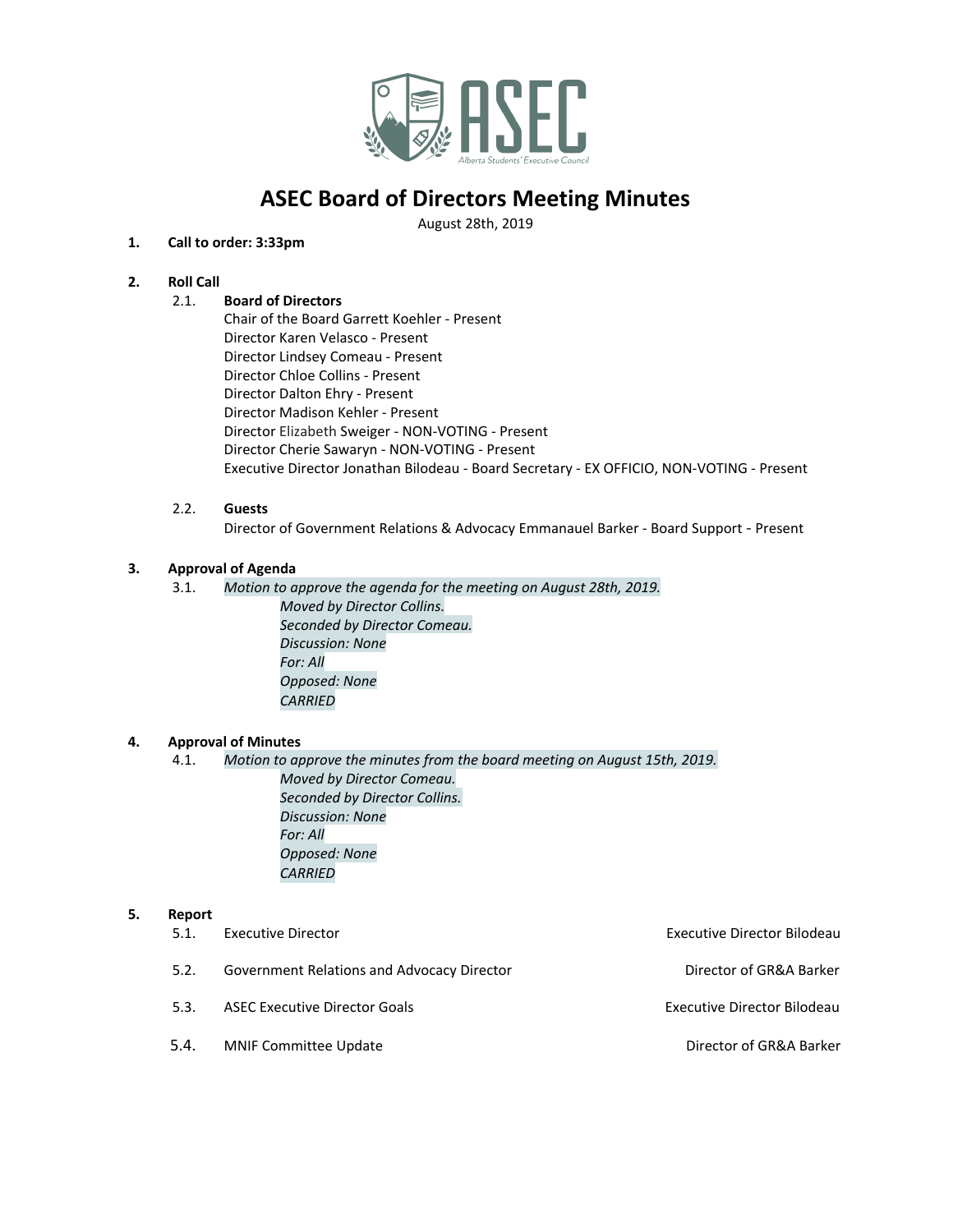

August 28th, 2019

### **6. Action Items**

6.1. Executive Director Compensation & Review Committee **Executive Director Bilodeau** Creation of Executive Director Compensation & Review Committee Terms of Reference

Volunteers:

Executive Director Bilodeau Director Comeau

6.2. ASEC Investment Policy **Executive Director Bilodeau** Executive Director Bilodeau Investment portfolio update. ASEC investment products need to be updated. Part of credit facilities are secured using our investment portfolio. This means we need to have liquid and non-liquid investments. Currently only have one investment product (GIC). Volunteers:

Executive Director Bilodeau Director Collins

6.3. Northern Lakes **Executive Director Bilodeau** 

Update given by Executive Director Bilodeau. Efforts have been made to establish communications with Northern Lakes member. However, as they are on summer hours only messages have been left and have they have not responded as of yet. Continued follow-up over the next few weeks. Progress to be reported at the next board meeting.

6.4. ASEC Growth **Executive Director Bilodeau** 

A new member strategy is being formulated to identify, approach and gain new member organizations. Volunteers are requested to assist with this process. Volunteers:

Executive Director Bilodeau

Director Ehry

Feedback:

- Materials should be drafted to present to potential new members
- Materials are being developed currently in conjunction with the communications strategy

6.5. Indigenous Representation **Executive Director Bilodeau** 

Upon consultation with The Canadian Roots Exchange Reconciliation Organization, home office requests that ASEC member associations report on what services currently exist on campus for Indigenous Students. A full inventory of resources and services available is being created.

**Action Items:** 

- Member institutions to reach out to Indiginous communities to discover what services and resources are already present on campus
	- Develop a set of questions to compare resources among institutions - Director Barker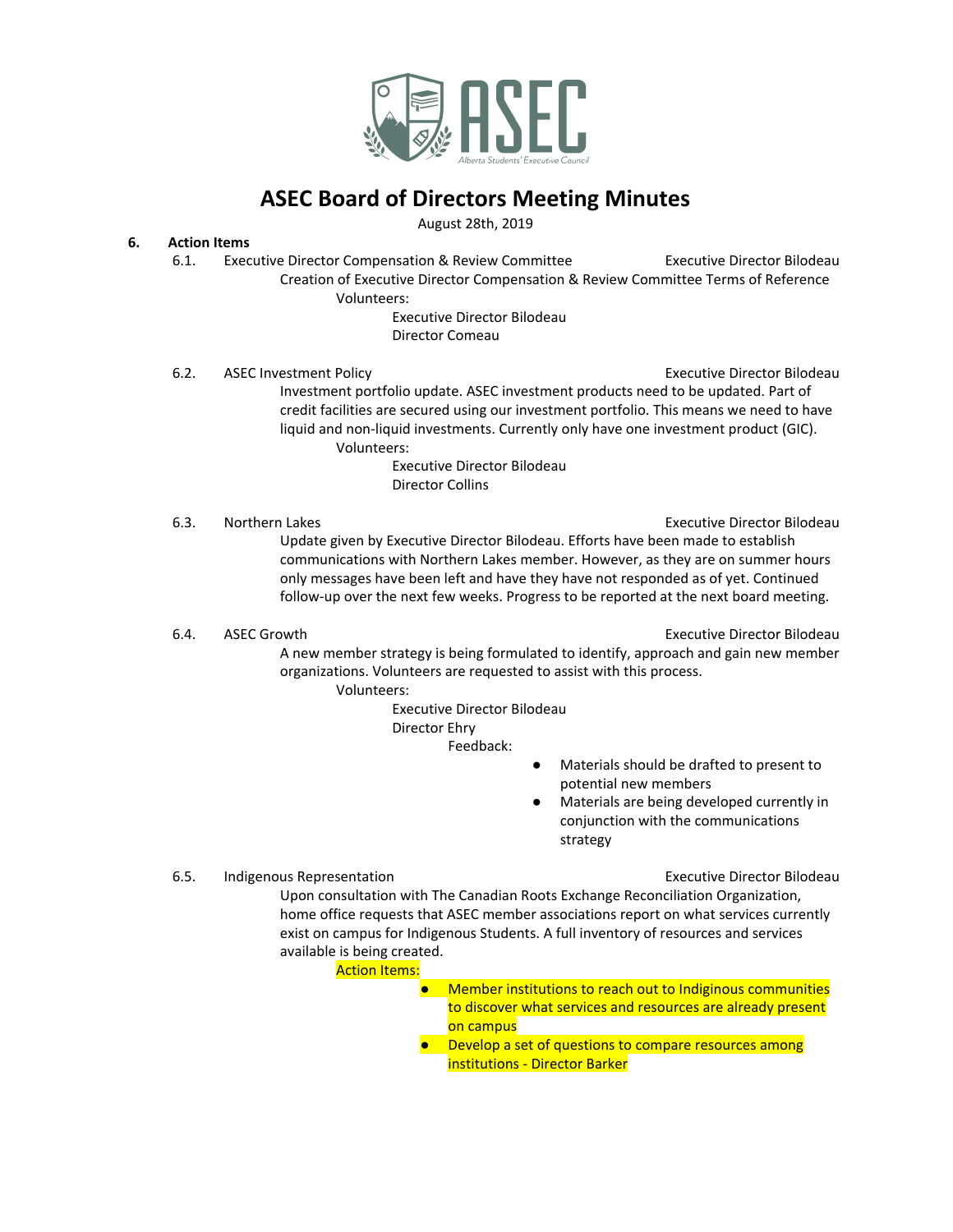

August 28th, 2019

- 6.6. Board Strategic Goals Executive Director Bilodeau
	- 6.6.1. Board of Directors Code of Conduct
		- 6.6.1.1. *Motion to approve the Board of Directors supplemental Code of Conduct.*
			- *Moved by Director Collins. Seconded by Director Kehler. Discussion: none For: all Opposed: none CARRIED*
		- Action item: Have Board of Directors sign and return forms by the next board meeting
	- 6.6.2. Advocacy Priorities
		- The advocacy priorities that were set during the Goals conference are being developed into a lobbying document and plan. Further information on these priorities will be released as the work is completed.
	- 6.6.3. Strategic Plan Consolidation

Communications have been sent to board members who volunteered for working group positions. These working groups will be forming over the next few weeks to accomplish their specific tasks.

- 6.6.4. Communications Strategy Communications have been sent to board members who volunteered for working group positions. These working groups will be forming over the next few weeks to
- accomplish their specific tasks. 6.6.5. Board of Directors Continuity Communications have been sent to board members who volunteered for working group positions. These working groups will be forming over the next few weeks to accomplish their specific tasks.
- 6.6.6. Board of Directors Policies and Procedures Communications have been sent to board members who volunteered for working group positions. These working groups will be forming over the next few weeks to accomplish their specific tasks.

### **7. Old Business**

### **8. Decision items**

- 8.1. *Motion to approve the hiring of Jonathan Bilodeau for the position of Executive Director effective August 11, 2019 at a salary of \$72,000 per annum as per the recommendation of the ASEC Executive Director Hiring Committee.*
	- *Moved by Director Velasco. Seconded by Director Comeau.*

*Discussion:*

- *● Board members had questions pertaining to the purpose of the motion*
- *● Board members had concerns with posting salary information publicly*
- *● Salary amount to be redacted in public minutes*

*For: all Opposed: none CARRIED*